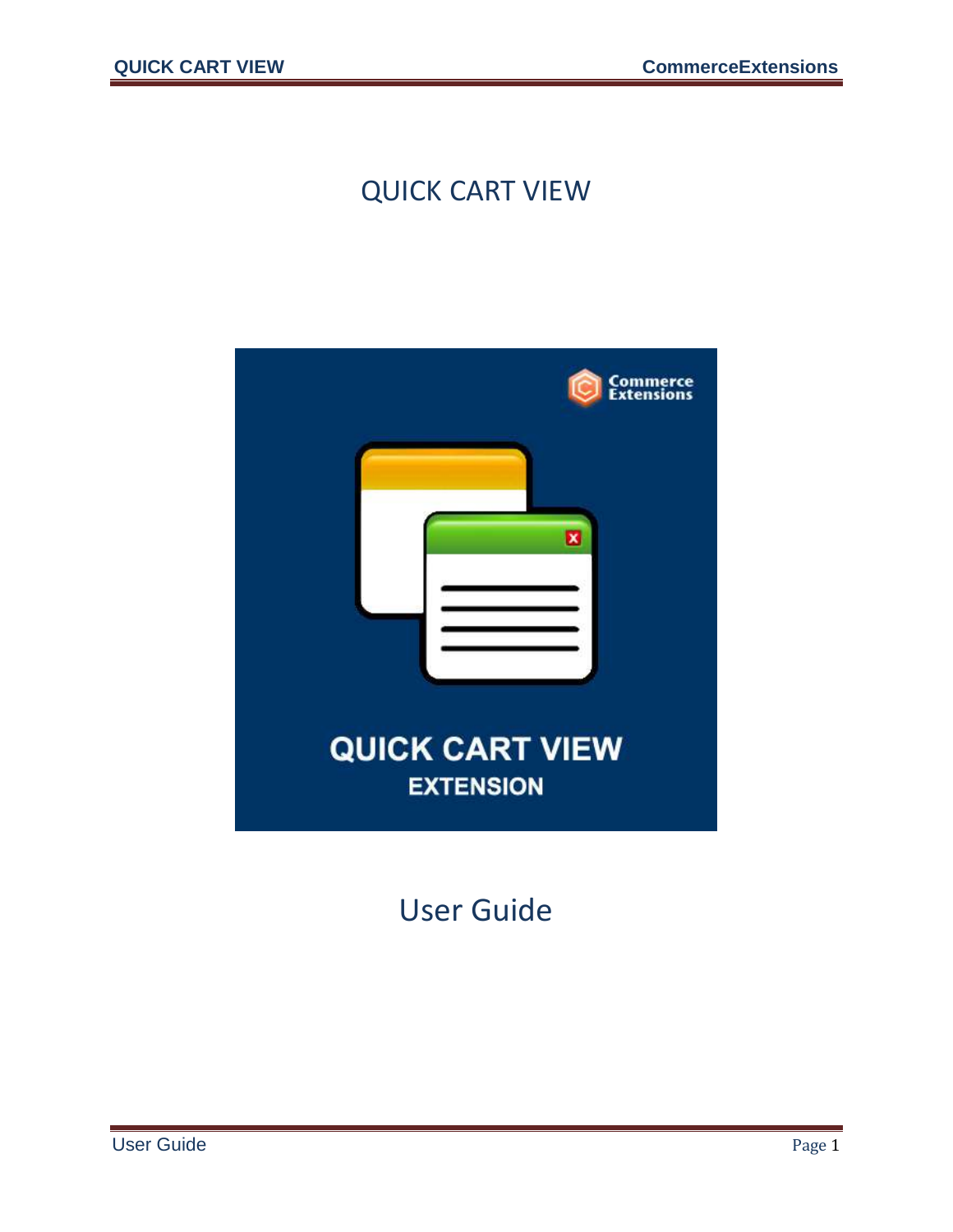### Important Notice

CommerceExtensions reserves the right to make corrections, modifications, enhancements, improvements, and other changes to its products and services at any time and to discontinue any product or service without notice.

Customers should obtain the latest relevant information before placing orders and should verify that such information is current and complete. All products are sold subject to CommerceExtensions terms and conditions of sale supplied at the time of order acknowledgment.

CommerceExtensions warrants performance of its products to the specifications applicable at the time of sale in accordance with CommerceExtensions standard warranty. Testing and other quality control techniques are used to the extent CommerceExtensions deems necessary to support this warranty. Except where mandated by government requirements, testing of all parameters of each product is not necessarily performed.

CommerceExtensions assumes no liability for applications assistance or customer product design. Customers are responsible for their products and applications using CommerceExtensions components. To minimize the risks associated with customer products and applications, customers should provide adequate design and operating safeguards.

CommerceExtensions does not warrant or represent that any license, either express or implied, is granted under any CommerceExtensions patent right, copyright, mask work right, or other CommerceExtensions intellectual property rights relating to any combination, machine, or process in which CommerceExtensions products or services are used. Information published by CommerceExtensions regarding third-party products or services does not constitute a license from CommerceExtensions to use such products or services or a warranty or endorsement thereof. Use of such information may require a license from a third party under the patents or other intellectual property of the third party, or a license from CommerceExtensions under the patents or other intellectual property of CommerceExtensions.

Resale of CommerceExtensions products or services with statements different from or beyond the parameters stated by CommerceExtensions for that product or service voids all express and any implied warranties for the associated CommerceExtensions product or service and is an unfair and deceptive business practice. CommerceExtensions is not responsible or liable for any such statements.

All company and brand products and service names are trademarks or registered trademarks of their respective holders.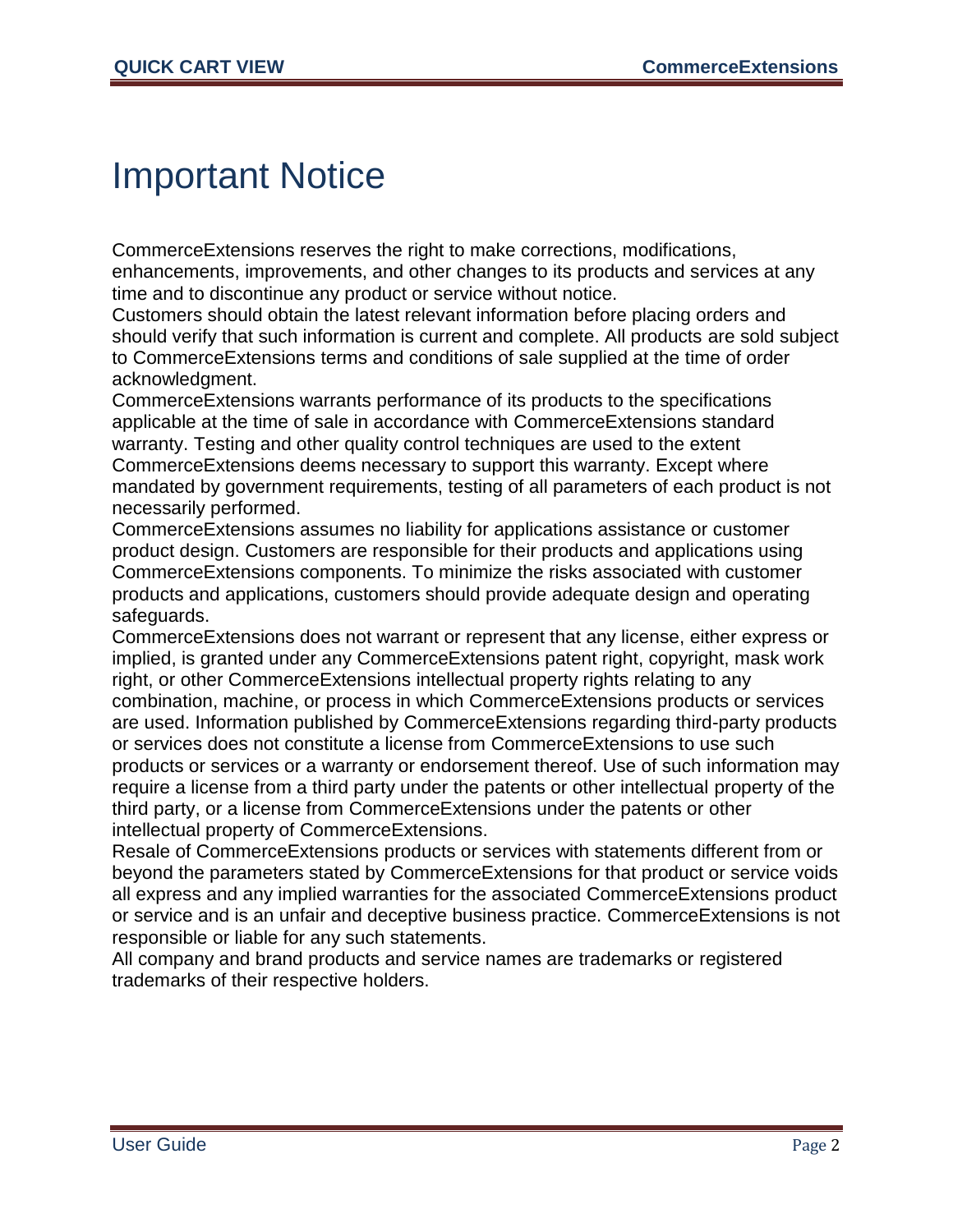## Table of Contents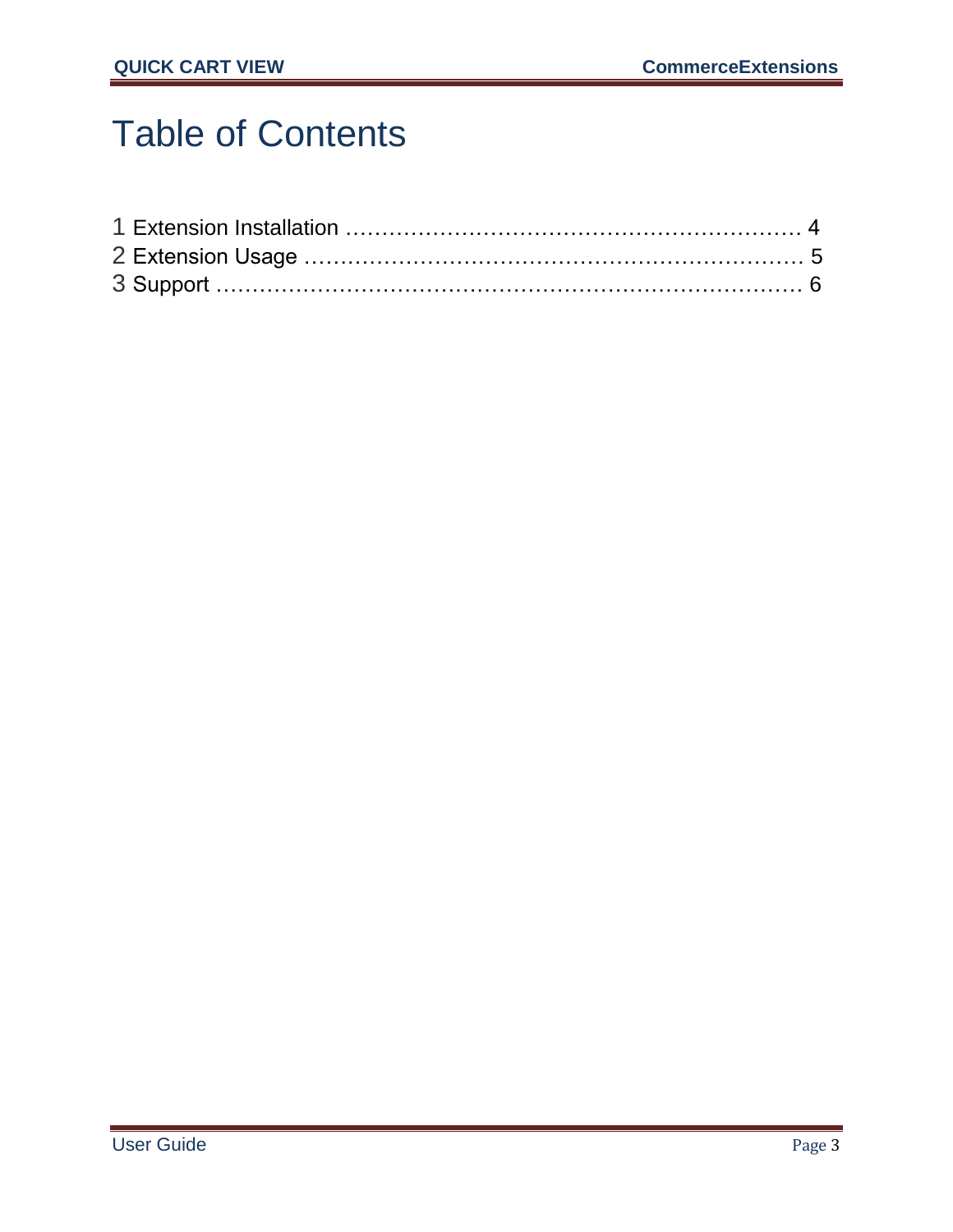### Extension Installation

- 1. Log out from Magento Admin panel if you are logged in
- 2. Unpack the contents of the 'extension' folder from the zip file purchased from CommerceExtensions, you should have 3 main folders

app js skin

Just open your favorite FTP client. Once at the root of your magento installation just FTP those 3 root folders into your site. FYI there are no files included in this extension that will be overwritten any files on your server. Basically just FTP this up and you don't have to worry about anything being overwritten.

- 3. Log into Magento Admin Panel
- 4. If Cache Control is enabled in Magento go to 'System > Cache Management' section, select 'Refresh' under 'All Cache' drop-down menu and press 'Save Cache Settings'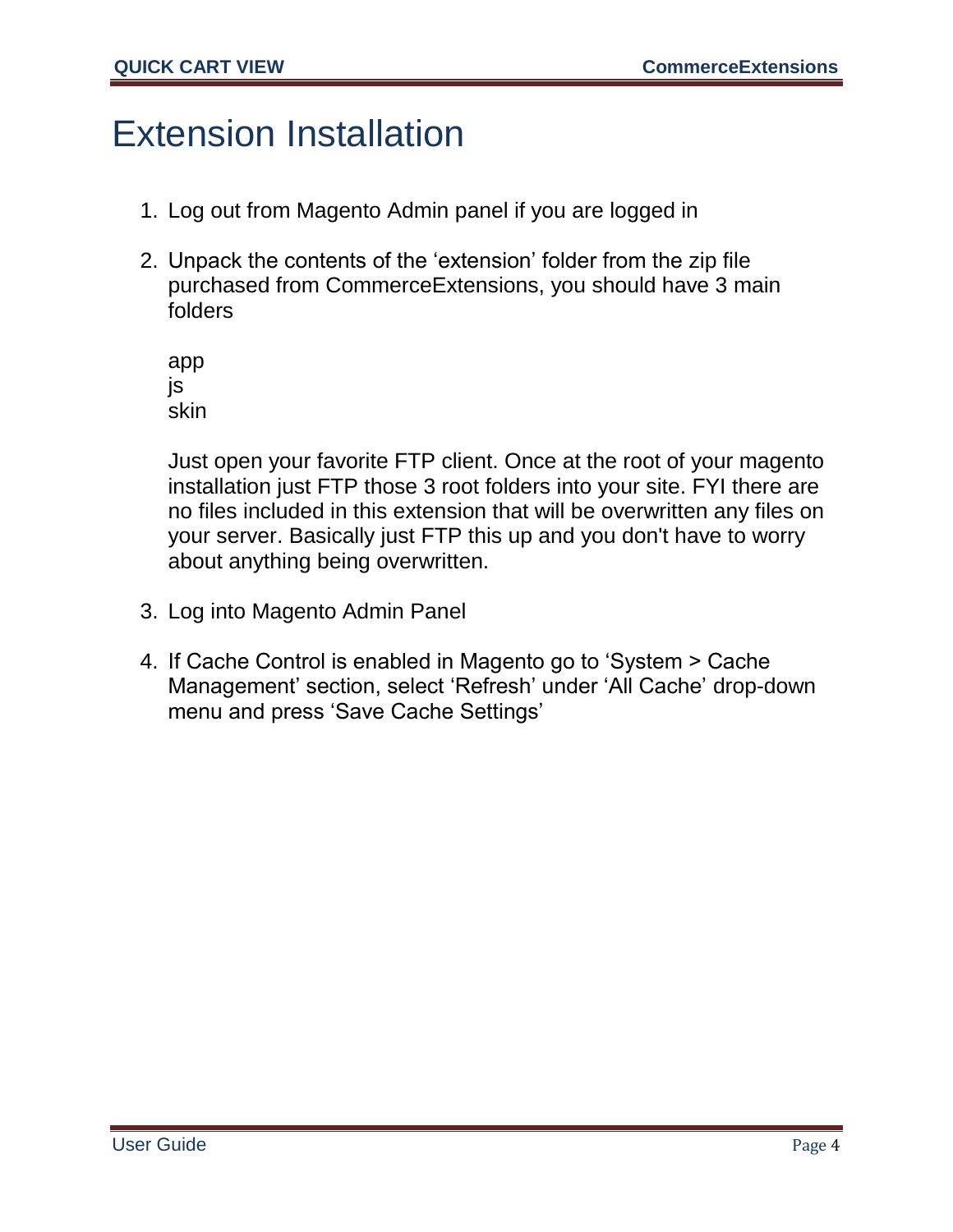### Extension Usage

Once the extension is properly installed. You will see the dropdown on the frontend.

| Magento<br>Demo Store              |                                     |                                                            | My Account I My Wishlet - Mr Cart of Nemu   Checking   Log In |                             |
|------------------------------------|-------------------------------------|------------------------------------------------------------|---------------------------------------------------------------|-----------------------------|
|                                    |                                     |                                                            | V.                                                            | YOUR BAG HAS \$125.99       |
| Handbags Belts                     | Women's Accessories                 |                                                            |                                                               | $\sim$                      |
| Shopping Cart                      |                                     |                                                            |                                                               | Chair - \$129.99            |
| Remove                             | <b>Product Kame</b>                 |                                                            |                                                               |                             |
| 面                                  | Char                                |                                                            |                                                               | Sabbotat: \$129.99          |
|                                    |                                     |                                                            |                                                               |                             |
|                                    |                                     |                                                            | <b>Checkout how</b>                                           | <b>View Bag</b>             |
|                                    |                                     |                                                            |                                                               |                             |
| Continue Shopping                  |                                     |                                                            |                                                               | <b>Senate Shopping Cart</b> |
|                                    |                                     |                                                            |                                                               |                             |
|                                    | Based on your selection, you may be | <b>M</b> DISCOUNT CODES                                    | Subbotali                                                     | \$129.99                    |
|                                    |                                     | Enter your coupon code if you have one.                    | Grand Total                                                   | \$129.99                    |
|                                    | Akio Dressor                        | <b>Atery Cooper</b>                                        |                                                               |                             |
| \$399.90                           |                                     |                                                            | Proceed to Checkout                                           |                             |
|                                    | Anthr Cart<br>Add to Wintern        | WA ESTIMATE SHIPPING AND TAX                               | Checkout with Multiple Addressed                              |                             |
|                                    | And to Congare                      | Enter your destination to get a shipping                   |                                                               |                             |
| Interested in the following items: | Barcelona Bamboo Platform           | estimate                                                   |                                                               |                             |
| Bed                                |                                     | Country *<br>ョ<br>United States                            |                                                               |                             |
|                                    | \$2,299.00                          | State/Province                                             |                                                               |                             |
|                                    | Add to Cart<br>Add to Wishliet      | Please select region, state or province<br>Zip/Postal Code |                                                               |                             |

You can easily customize the look and feel of the quick view cart by accessing the CSS here:

<magento root>/skin/frontend/default/default/quickcartview/css

and images are located here:

<magento root>/skin/frontend/default/default/quickcartview/images

and any related changes to the Javascript that drives this functionality is located here

<magento root>/js/quickcartview